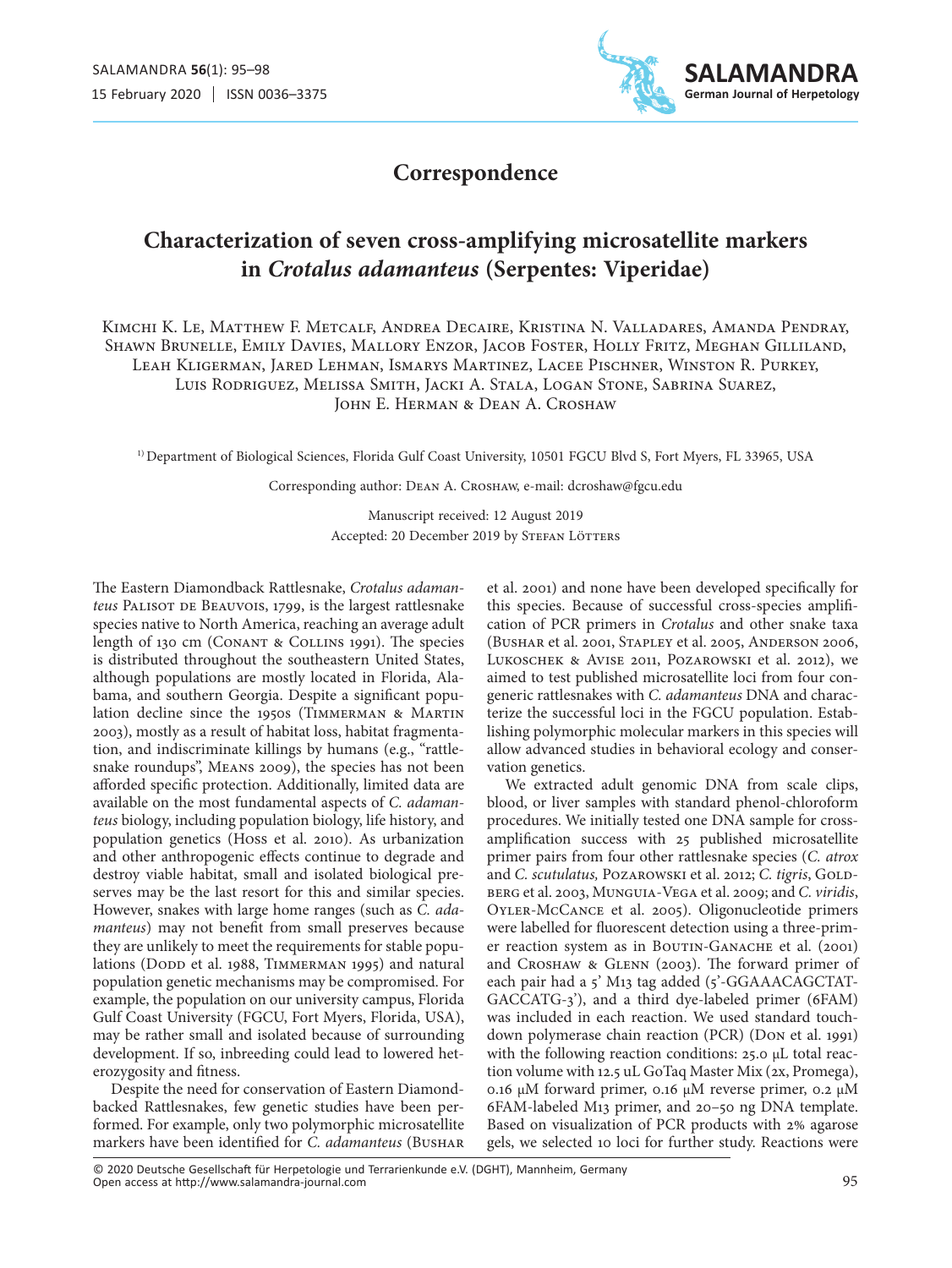#### Correspondence

Table 1. Characterization of seven microsatellite markers from N = 15 individual *Crotalus adamanteus* in southwest Florida, USA. Each forward primer had the M13 tag (5'-GGAAACAGCTATGACCATG-3') appended to the 5' end. The sample size (n), number of alleles observed (K), expected and observed product sizes (bp), TouchDown temperature (TD) in thermal regime, observed heterozygosity (H<sub>0</sub>), expected heterozygosity (H<sub>e</sub>), and Nei's unbiased gene diversity (H<sub>e</sub>) are also listed for each locus. P is the p-value based on the results of a statistical test for Hardy-Weinberg equilibrium in the FGCU population (Genepop). Expected product size comes from the original source publication. Locus Ca274 was monomorphic and therefore offered no information for statistical analyses.

|  | Locus Source                             | Species   | Repeat motif                                  | Primer sequence $(5'-3')$                                                                                   |  |  |                                                 | n K Expected Observed<br>product product<br>size $(bp)$ size $(bp)$ | $\mathbf{P}$ | TD | H        | $H_{\rho}$ | H        |
|--|------------------------------------------|-----------|-----------------------------------------------|-------------------------------------------------------------------------------------------------------------|--|--|-------------------------------------------------|---------------------------------------------------------------------|--------------|----|----------|------------|----------|
|  | et al. 2012                              |           | $(GAAA)_{20}GGAA$<br>(GAAA)                   | CS234 POZAROWSKI C. scutulatus (GAAA) <sub>s</sub> (GGAA) <sub>4</sub> F: CAGATGGTTAAAAG-<br><b>GGCATCA</b> |  |  |                                                 | 14 10 438-546 455-508 1.000 55 0.929 0.886 0.919                    |              |    |          |            |          |
|  |                                          |           |                                               | R: GGAATTCAACCAT-<br>AAAAGTGACA                                                                             |  |  |                                                 |                                                                     |              |    |          |            |          |
|  | Ca122 POZAROWSKI C. atrox<br>et al. 2012 |           | $(TG)_{15}$                                   | F: CCCCCAGGAAA-<br><b>GAATATGTATG</b>                                                                       |  |  | 15 2 187-225 189-197 0.983 60 0.667 0.515 0.533 |                                                                     |              |    |          |            |          |
|  |                                          |           |                                               | R: CACATCTTCAGGTT-<br><b>GCCAAA</b>                                                                         |  |  |                                                 |                                                                     |              |    |          |            |          |
|  | Ca281 POZAROWSKI C. atrox<br>et al. 2012 |           | $(GAAA)$ <sub>10</sub> $TAAA$<br>$(GAAA)_{4}$ | F: CCCAGCACACT-<br><b>CACAATGTC</b>                                                                         |  |  |                                                 | 12 7 253-455 322-355 0.372 60 0.583 0.786 0.820                     |              |    |          |            |          |
|  |                                          |           |                                               | R: GCTCCTAGCCAGGAAT-<br><b>GTCA</b>                                                                         |  |  |                                                 |                                                                     |              |    |          |            |          |
|  | Ca238 POZAROWSKI C. atrox<br>et al. 2012 |           |                                               | (AGGC), (AGGA), F: CTCTGCTCTGCCATT- 15 6 315-411 356-384 0.599 60 0.867 0.818 0.846<br><b>TCACA</b>         |  |  |                                                 |                                                                     |              |    |          |            |          |
|  |                                          |           |                                               | R: GAGCCAGTGCTTT-<br><b>GTTTTCC</b>                                                                         |  |  |                                                 |                                                                     |              |    |          |            |          |
|  | Crti23 MUNGUIA-<br>VEGA et al.<br>2009   | C. tigris | $(GT)_{12}(GA)_{12}$                          | F: GATTGTGTGGTGTT-<br><b>TATTGTTGC</b>                                                                      |  |  | 15 2 224-234 199-203 0.060 60 0.133 0.515 0.533 |                                                                     |              |    |          |            |          |
|  |                                          |           |                                               | R: GGATGCTCCATCACTA-<br>GACG                                                                                |  |  |                                                 |                                                                     |              |    |          |            |          |
|  | Ca131 POZAROWSKI C. atrox<br>et al. 2012 |           | $(TC)_{19}$                                   | F: GGGATTCAG-<br><b>GCCAATTTTTA</b>                                                                         |  |  |                                                 | 14 9 187-340 227-275 0.426 55 0.714 0.767 0.795                     |              |    |          |            |          |
|  |                                          |           |                                               | R: TGGTAATTTTGCATT-<br><b>TCAGCA</b>                                                                        |  |  |                                                 |                                                                     |              |    |          |            |          |
|  | Ca274 POZAROWSKI C. atrox<br>et al. 2012 |           | $(GT)_{21}$                                   | F: AGCCGCTTGTCT-<br><b>CAAATTGT</b>                                                                         |  |  | 15 1 292-334                                    | 295                                                                 | $N/A$ 65     |    | $\Omega$ | $\Omega$   | $\Omega$ |
|  |                                          |           |                                               | R: TGTCCTCTGATTT-<br><b>GCCCATT</b>                                                                         |  |  |                                                 |                                                                     |              |    |          |            |          |

then run on polyacrylamide gels (Mini-Protean Precast, Biorad) to visually screen for polymorphism. Because three primer pairs did not show consistent amplification in the expected size range, we ran the samples from just seven loci on an ABI 3130 automated DNA sequencer (University of Florida's Interdisciplinary Center for Biotechnology Research) with LIZ 600 as an internal size standard. We called alleles with Peak Scanner v1.0 (Applied Biosystems).

After confirming the presence of scorable peak patterns, we then optimized thermal and reaction conditions before genotyping 15 total snakes collected in southwest Florida, USA [11 adults and one offspring from the Florida Gulf Coast University campus (FGCU) two adults from Florida Panther National Wildlife Refuge, and one adult from Koreshan State Park]. Reactions were run with three different touchdown PCR thermal cycling programs on T100 Thermal Cyclers (Biorad). The amplification conditions consisted of programs using a range of annealing temperatures from either 65-55°C, 60-50°C or 55-45°C. Each program consists of an initial denaturation of 96°C for 3 min, followed by 5 cycles of 96°C for 20 s, the highest annealing

temperature for 30 s, and extension of 72°C for 1 min, followed by 21 cycles of 96°C for 30 s, the highest annealing temperature minus 0.5°C each cycle for 30 s, and 72°C for 1 min, and finally 10 cycles of 96°C for 30 s, the lowest annealing temperature for 30 s, and 72°C for 1 min.

Finally, the complete genotypic data set  $(N = 15$  snakes) was used to characterize the loci in Cervus 2.0 (Marshall et al. 1998). We tested each locus for Hardy-Weinberg equilibrium (HWE, exact test) and linkage disequilibrium in the FGCU population  $(N = 11$  adult snakes) with Genepop v4.1.4 (RAYMOND & ROUSSET 1995) using all default settings.

Of the seven consistently amplifying microsatellite loci, six were polymorphic (Table 1). For polymorphic loci, 2 to 10 alleles (mean = 6.0) were amplified. Observed heterozygosity ranged from 0.13 to 0.93 (mean =  $0.65$ ) and Nei's unbiased gene diversity ranged from  $0.53$  to  $0.92$  (mean = 0.74). HWE was not rejected in any case (p-value ranged from 0.06 to 1.00) but one locus in particular (Crti23) showed high heterozygote deficiency and had a high estimated frequency of null alleles (0.58). The null hypoth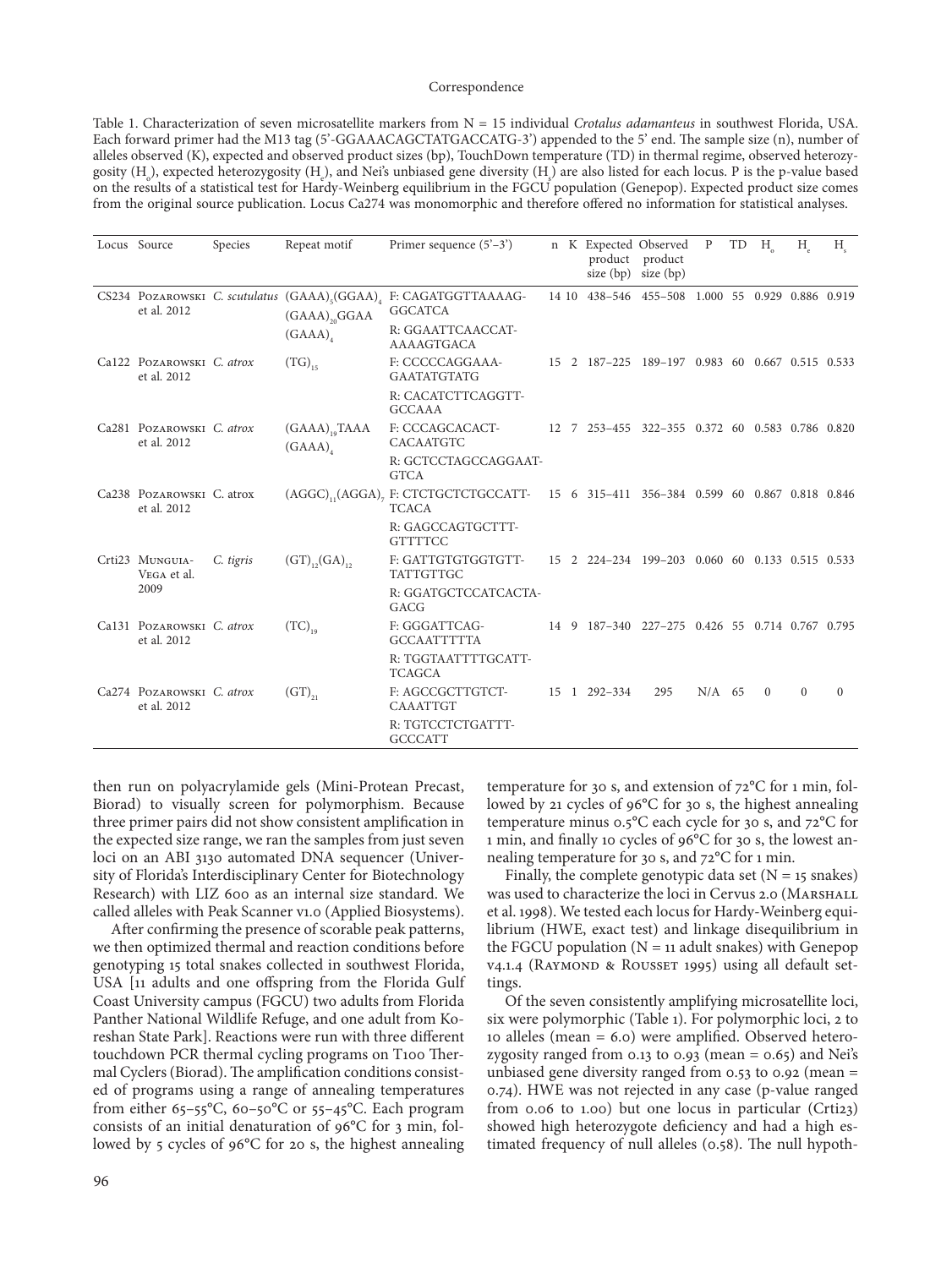esis of independence of genotypes could not be rejected for any locus pair (p-value ranged from 0.22 to 1.00). The entire marker panel showed low non-exclusion probabilities (0.015 for the second parent and 0.000003 for identity).

Our results are consistent with the relatively high crossspecies amplification success reported within the *Crotalus*  genus and in other snakes (King 2009, Lukoschek & Avise 2011, Rice et al. 2017). Most of the 25 primer pairs we tested generated clear products that appeared to be in the expected size range on agarose gels. Further assessment of the applicability of existing primers should be performed for additional species within the Crotalinae and other groups to provide markers useful in population genetics. Moreover, with six of the seven markers we assayed being polymorphic in *C. adamanteus*, it is likely that establishing panels of robust, informative microsatellite loci will not be especially difficult in this species. Additional advanced research applications in population genetics, conservation genetics, and behavioral ecology of this species, which are sorely lacking, are possible with these markers. However, one locus (Crti23) had substantial heterozygote deficiency, likely because of null alleles. This primer pair should be tested in other populations and with larger samples to determine its utility. Nevertheless, our study offers the possibility for neutral evolutionary processes to be added to the extensive work on the adaptive evolution of venom proteins in this species (e.g., Margres et al. 2014, 2016).

Despite our concern that the small campus population of *C. adamanteus* at FGCU could have low genetic variation, our results revealed levels of gene diversity (mean = 0.74 for FGCU snakes) and polymorphism (mean = 4.5 alleles per locus) that were consistent with other population genetic studies of *Crotalus* (King 2009). Perhaps this population is either larger than we know or is connected to healthy populations on the east side of the FGCU campus, where development is less extensive. Alternatively, if population declines were recent they might not yet have resulted in detectable losses of genetic variation. Much more data are needed before robust population genetic conclusions can be made, and further ongoing analysis may reveal answers to these questions. The microsatellite DNA loci reported here allow for future studies concerning conservation and population genetics, paternity analysis, and individual relatedness within wild *C. adamanteus* populations.

#### **Acknowledgments**

This paper was conceived from a semester-long Molecular Methods course project in the Department of Biological Sciences at Florida Gulf Coast University. We especially thank JENNIFER Mauser for organizing, purchasing, and preparing all of the necessary materials. This project would not have been possible without her. Thanks to Alex Deiulio and Yanping Zhang for running the microsatellite samples. We thank CLIFF RENK for financial and administrative support. Finally, thanks to LOYGDNA Laurissaint, Sierra A. Sleeper, Kenneth J. Sweeney, and FORREST R. WALLACE for helping with the lab work.

### **References**

- Anderson, C. D. (2006): Utility of a set of microsatellite primers developed for the Massasauga rattlesnake (*Sistrurus catenatus*) for population genetic studies of the timber rattlesnake (*Crotalus horridus*). – Molecular Ecology Notes, **6**: 514–517.
- Boutin-Ganache, I., M. Raposo, M. Raymond & C. F. Deschepper (2001): M13-tailed primers improve the readability and usability of microsatellite analyses performed with two different allele-sizing methods. – Biotechniques, **31**: 24–28.
- Bushar, L. M, M. Maliga & H. K. Reinert (2001): Cross-species amplification of *Crotalus horridus* microsatellites and their application in phylogenetic analysis. – Journal of Herpetology, **35**: 532–537.
- Conant, R. & J. T. Collins (1991): A field guide to reptiles and amphibians of eastern and central North America. – Houghton Mifflin, Boston, USA.
- Croshaw D. A. & T. C. Glenn (2003): Seven polymorphic microsatellite DNA loci from the red-spotted newt (*Notophthalmus viridescens*). – Molecular Ecology Notes, **3**: 514–516.
- Dodd, C. K., R. Franz, W. Timmerman & B. G. Charest (1988): Home range of large upland snakes in relation to preserve size in Florida sandhills habitats. Abstract. – Joint Annual Meeting of the American Society of Icthyologists and Herpetologists/ SSAR/Herp League. June 23–28, 1988. Ann Arbor, Michigan, USA.
- Don, R. H., P. T. Cox, B. J. Wainwright, K. Baker & J. S. Mattick (1991): 'Touchdown' PCR to circumvent spurious priming during gene amplification. – Nucleic Acids Research, **19**: 4008.
- Goldberg, C. S., T. Edwards, M. E. Kaplan & M. Goode (2003): PCR primers for microsatellite loci in the tiger rattlesnake (*Crotalus tigris*, Viperidae). – Molecular Ecology Notes, **3**: 539–541.
- Hoss, S. K., C. GUYER, L. L. SMITH & G. W. SCHUETT (2010): Multiscale influences of landscape composition and configuration on the spatial ecology of Eastern Diamond-backed Rattlesnakes (*Crotalus adamanteus*). – Journal of Herpetology, **44**: 110–123.
- King, R. B. (2009): Population and conservation genetics. pp. 78–122 in: Mullin, S. J. & R. A. Seigel (eds): Snakes. Ecology and conservation. – Cornell University Press Ithaca, USA.
- Lukoschek, V. & J. C. Avise (2011): Development of ten polymorphic microsatellite loci for the sea snake *Hydrophis elegans* (Elapidae: Hydrophiinae) and cross-species amplification for fifteen marine hydrophiine species. – Conservation Genetics Resources, **3**: 497–501.
- Margres, M. J., J. J. McGivern, K. P. Wray, M. Seavy, K. Calvin & D. R. Rokyta (2014): Linking the transcriptome and proteome to characterize the venom of the eastern diamondback rattlesnake (*Crotalus adamanteus*). – Journal of Proteomics, **96**: 145–158.
- Margres, M. J., R. Walls, M. Suntravat, S. Lucena, E. E. Sánchez & D. R. Rokyta (2016): Functional characterizations of venom phenotypes in the eastern diamondback rattlesnake (*Crotalus adamanteus*) and evidence for expression-driven divergence in toxic activities among populations. – Toxicon, **119**: 28–38.
- Marshall, T. C, J. Slate, L. Kruuk & J. M. Pemberton (1998): Statistical confidence for likelihood-based paternity inference in natural populations. – Molecular Ecology, **7**: 639–655.